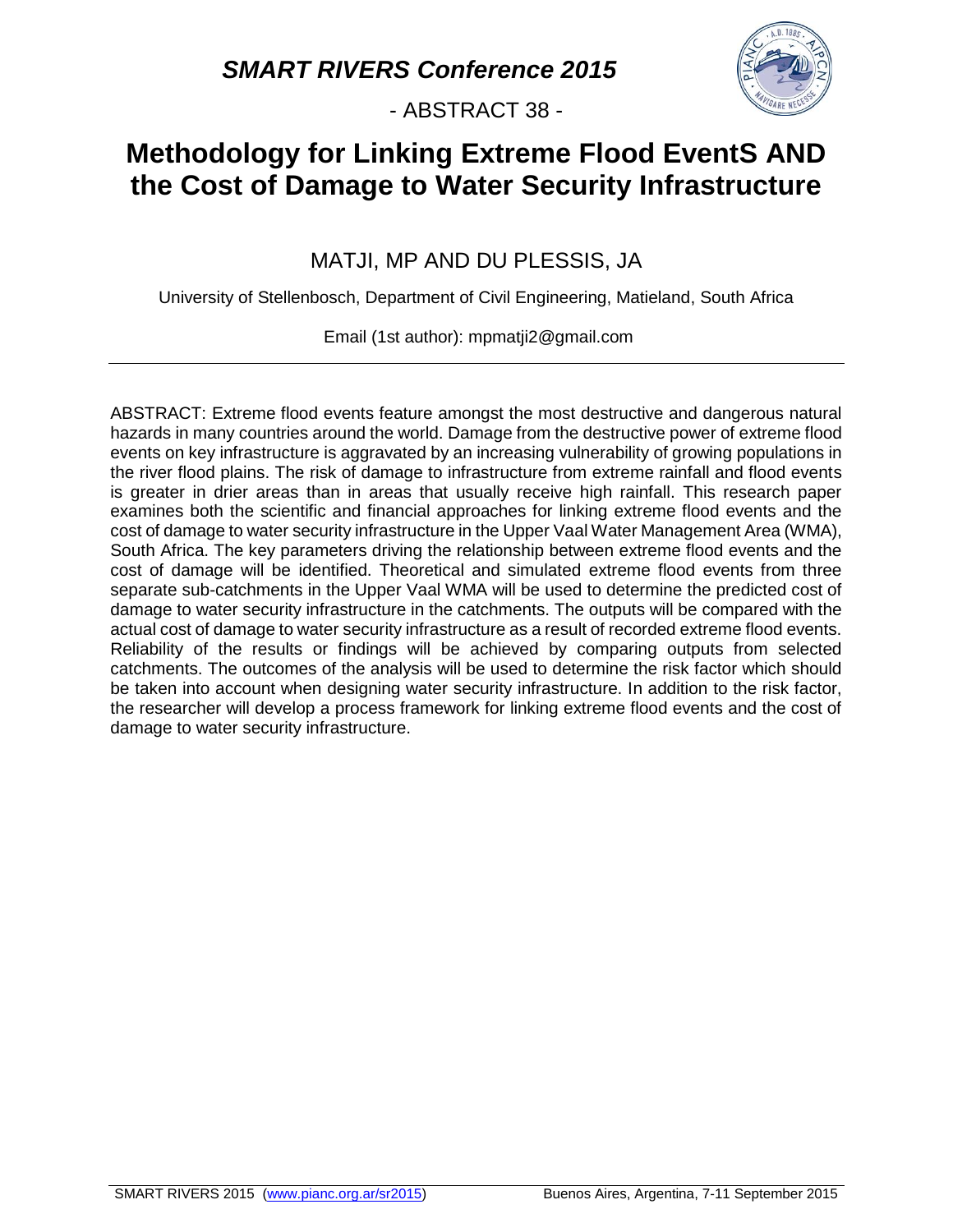

### 1 BACKGROUND

This paper emanates from doctoral research which is currently being conducted. The objective of this paper is to present research work which will be conducted to develop a process framework for linking an extreme flood event to the cost of damage to water security infrastructure. The research will examine parameters driving the relationship between extreme flood event and the cost of damage to water security infrastructure. For the purpose of this research water security infrastructure refers to dams, levees, and water control structures (e.g. stormwater networks). The extremeness of a flood event will be defined in terms of the basin size-discharge relationship and the probability of high water levels and their duration (Papp, 2000).

#### 2 PROBLEM STATEMENT

There is currently no process framework linking extreme flood events to the cost of damage to water security infrastructure. Most of the publications by economists, financiers, investors and engineers, either focus on the economic side of infrastructure investment or the scientific and engineering side of infrastructure. There is a grey area in terms of integrating the economic, scientific and engineering sides of the infrastructure investment and management. The lack of the process framework to link these fields was one of the short-comings the researcher and other colleagues experienced during their tenure at the National Treasury of South Africa between 2010 and 2013. This view was also confirmed by infrastructure investment research work conducted by renowned South African economists (Calitz, 2011) and engineering scientist (Smithers, 2012).

Extreme flood events feature amongst the most destructive and dangerous natural hazards in many countries around the world (Petersen, 2009). Damage from the destructive power of extreme flood events is aggravated by an increasing vulnerability of growing populations in the river flood plains (Petersen, 2009). Extreme flood events cause extensive damage to infrastructure related to water, energy, roads, transport, and telecommunications and property. The damage can extend to the loss of human life. The risk of damage to infrastructure from extreme rainfall and flood events is greater in drier areas than areas that usually receive high rainfall (World Bank, 2001a)

#### 3 METHODOLOGY

Both qualitative and quantitative research methods will be used in this research. The qualitative research method will be used to gain an improved theoretical understanding of extreme flood events and the cost of damage to water security infrastructure in South Africa and the rest of the world. The quantitative research method will be used to analyse hydro-meteorological and cost related data assembled from the Upper Vaal Water Management Area. The research will propose a four-pillar holistic model for determining the criteria and process framework (refer to Figure 1). Two pillars of the criteria and process framework that will not be investigated in detail are the institutional and legislative framework. The financial and technical pillars are the two main pillars of the criteria and the process framework that will be investigated thoroughly.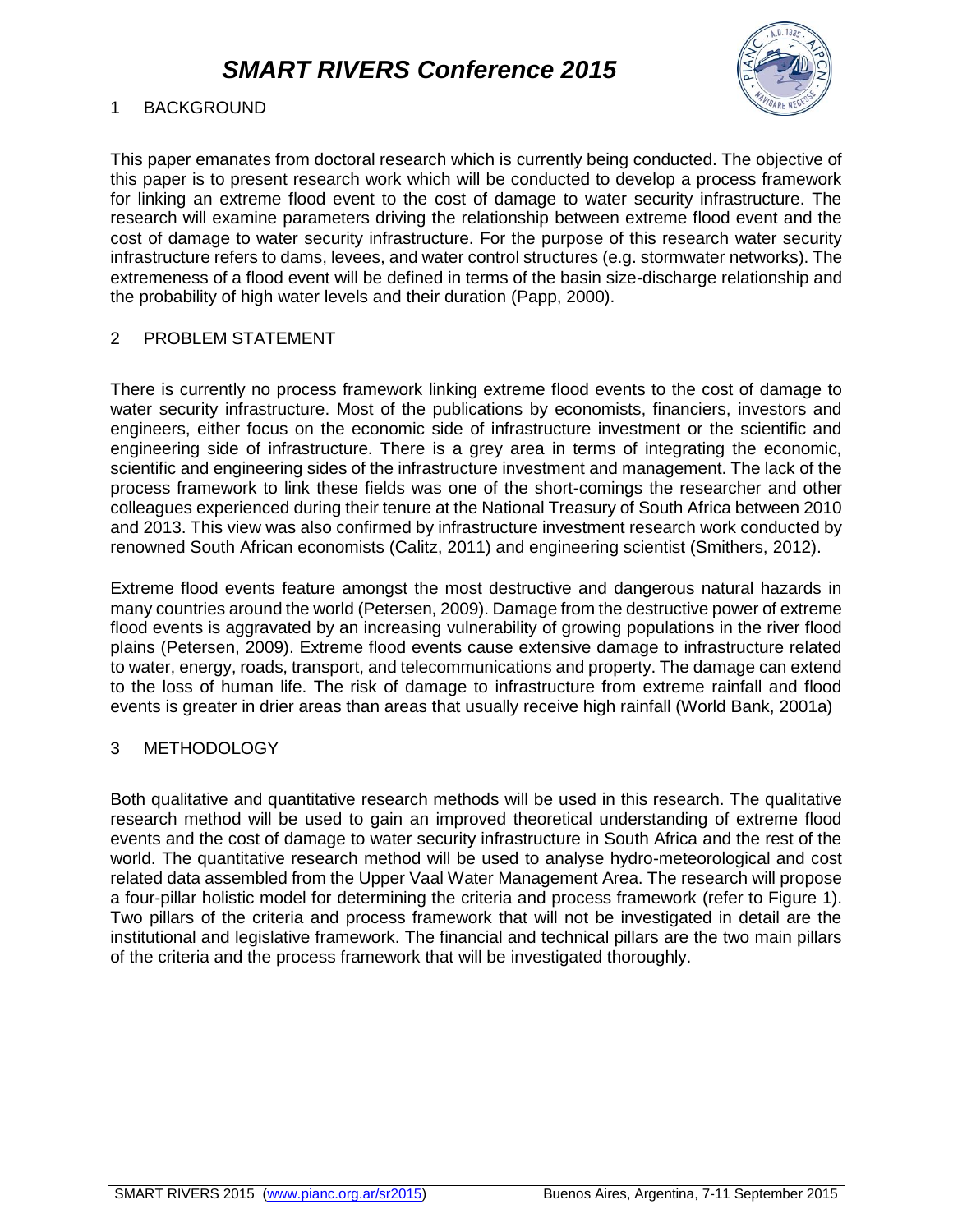



Figure 1 Pillars of the process framework

#### *3.1 Technical pillar*

The Upper Vaal Water Management Area has a number of quaternary catchments as shown in the basemap (Figure 2). The quaternary catchments to be used in the study will be selected based on the availability of rainfall data (refer to Figure 3 for rainfall distribution, population distribution (Figure 4)), flow gauging stations and dams towns or urban centres with a large network of water control structures, land cover (Figure 5), recorded extreme flood events and availability of data on the cost of damage to water security infrastructure.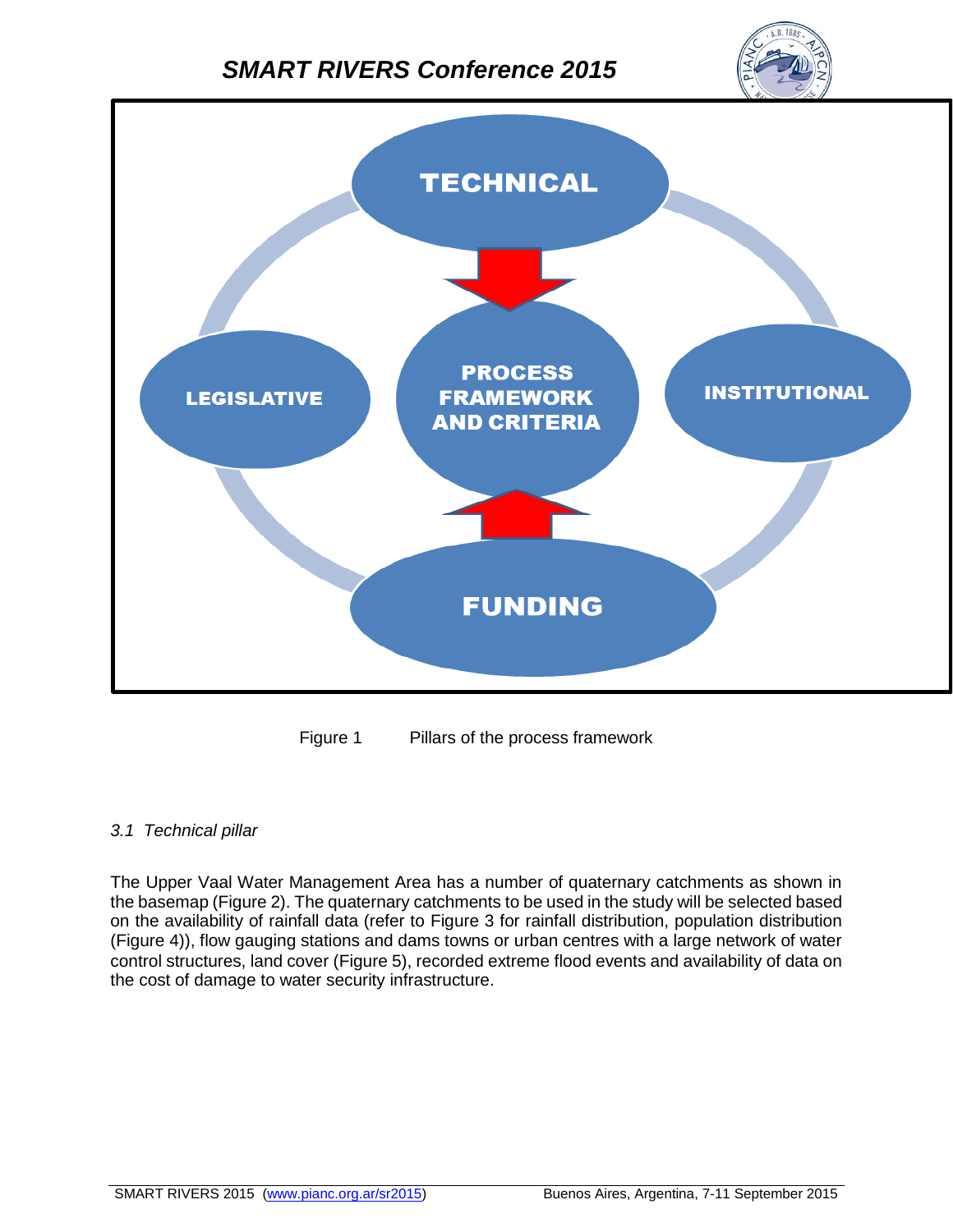



Figure 2 : Basemap (Source: (Department of Water Affairs and Forestry, 2003))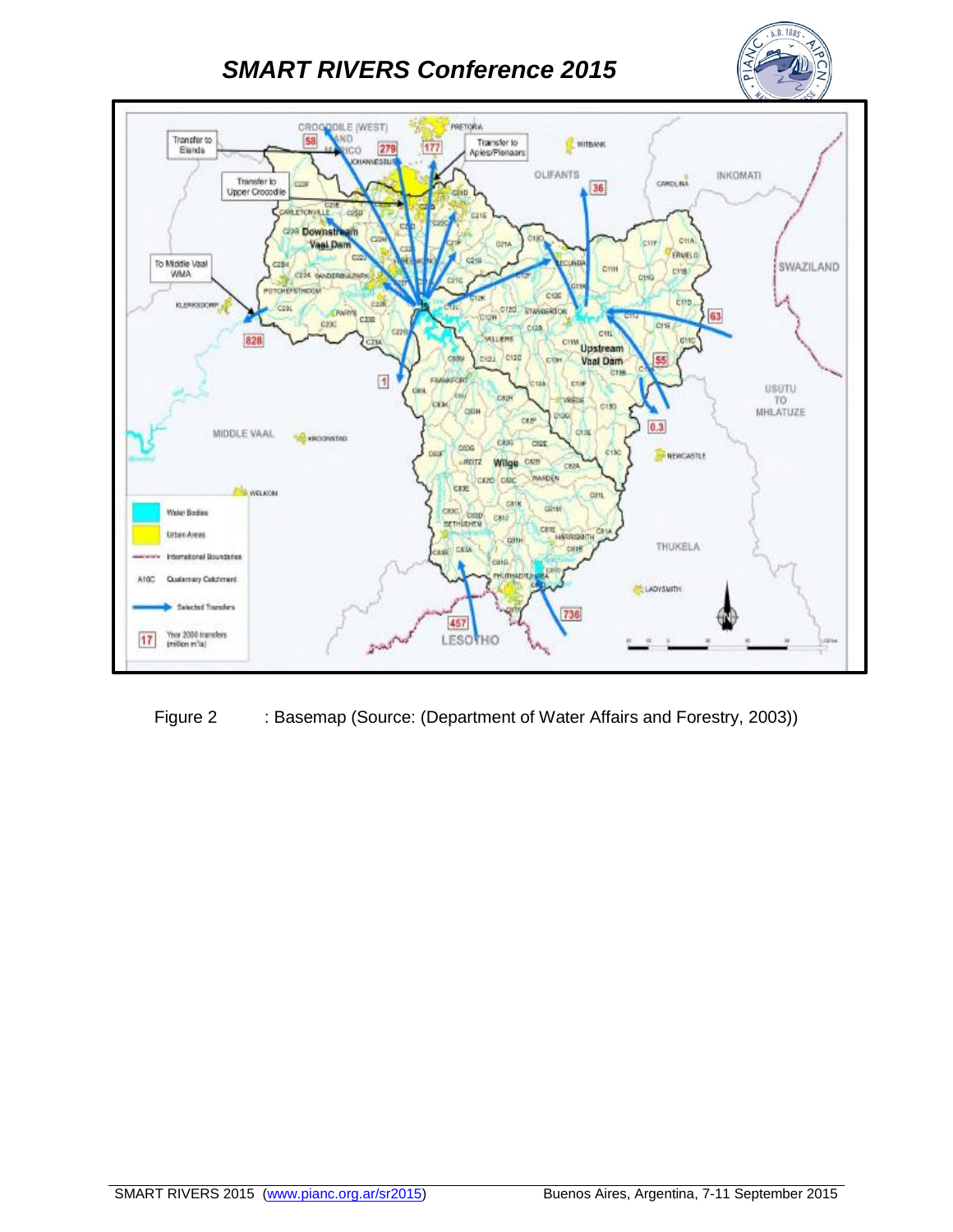



Figure 3 : Rainfall Map (Source: (Department of Water Affairs and Forestry, 2003))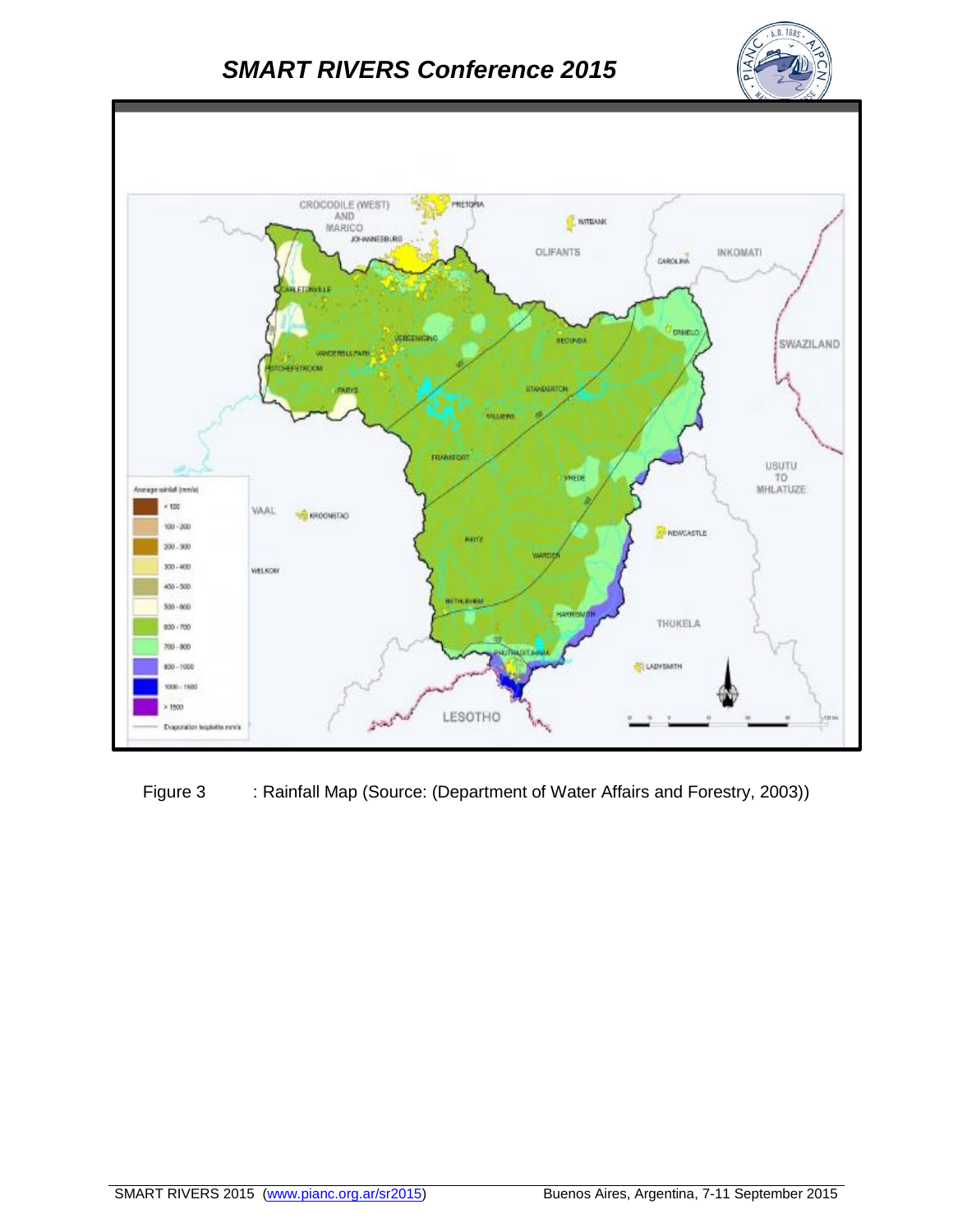



Figure 4 : Population distribution (Source: Council for Scientific and Industrial Research (2015))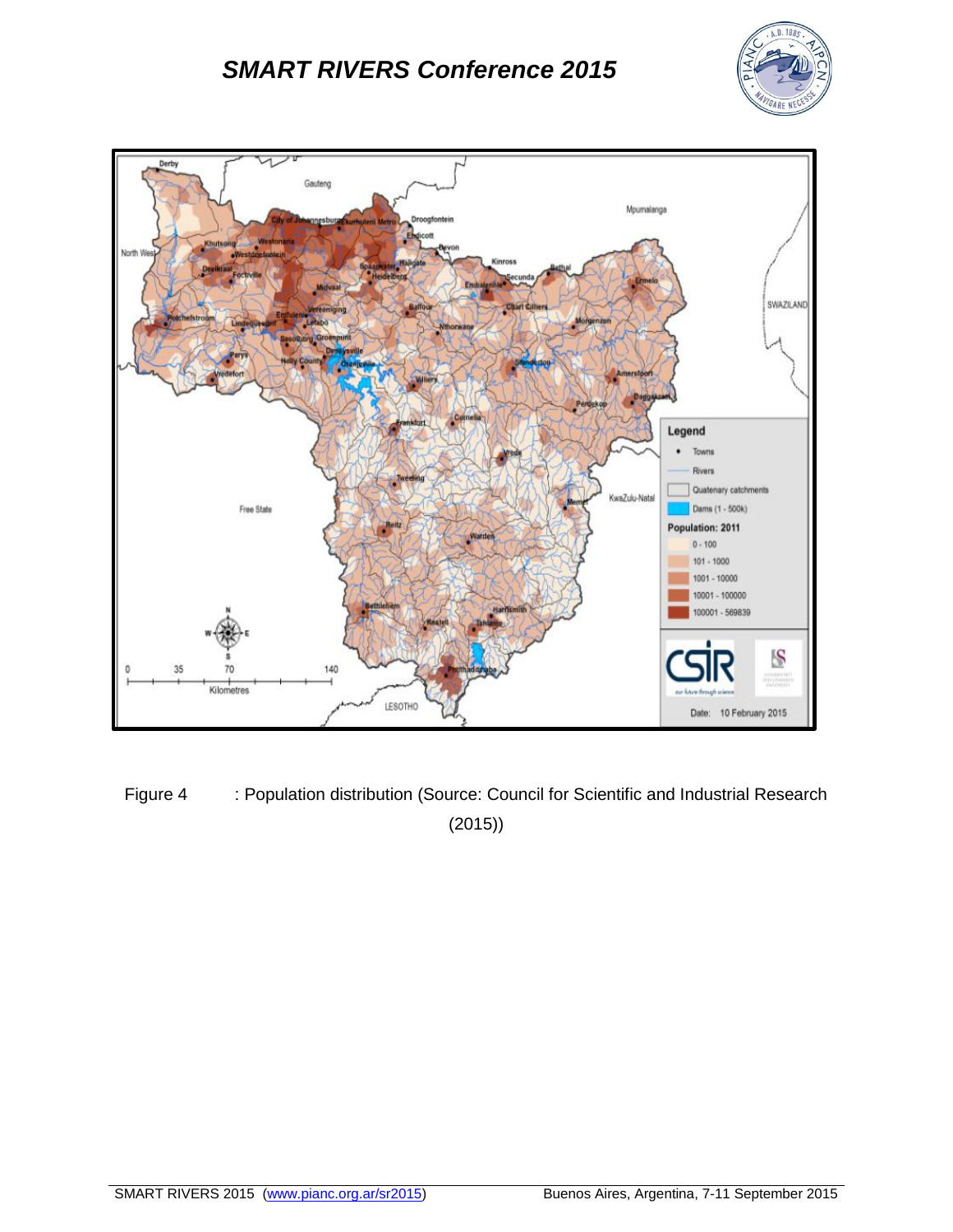

Figure 5 : Land cover map (Source: Council for Scientific and Industrial Research (2015))

The measured data on extreme flood events and cost of damage to water security infrastructure will be obtained from the government and private institutions operating in the Upper Vaal Water Management Area. This data will be used to select appropriate quaternary catchments. A total of three quaternary catchments will be selected. Analysis of parameters driving the relationship between extreme flood events and the cost of damage to water security infrastructure will be conducted per catchment. The analysis of the parameters in the three catchments will be compared to establish any consistencies or variations.

#### *3.2 Financial pillar*

The relationship between the estimated cost of damage as a result of an extreme flood event will be determined using the approach developed by (Olsen et.al, 2013) who investigated and compared three commonly used methods for calculating Estimated Annual Damage (EAD) based on the damage-return period simulations. Based on the analysis per catchment and comparative analysis in all the catchments, risk factors will be determined. Sensitivity analysis of the risk factor will be determined using the outcomes from each of the quaternary catchment. The outcomes of the abovementioned analysis will assist in drawing conclusions and recommendations on the key parameters driving the relationship between extreme events and water security infrastructure.